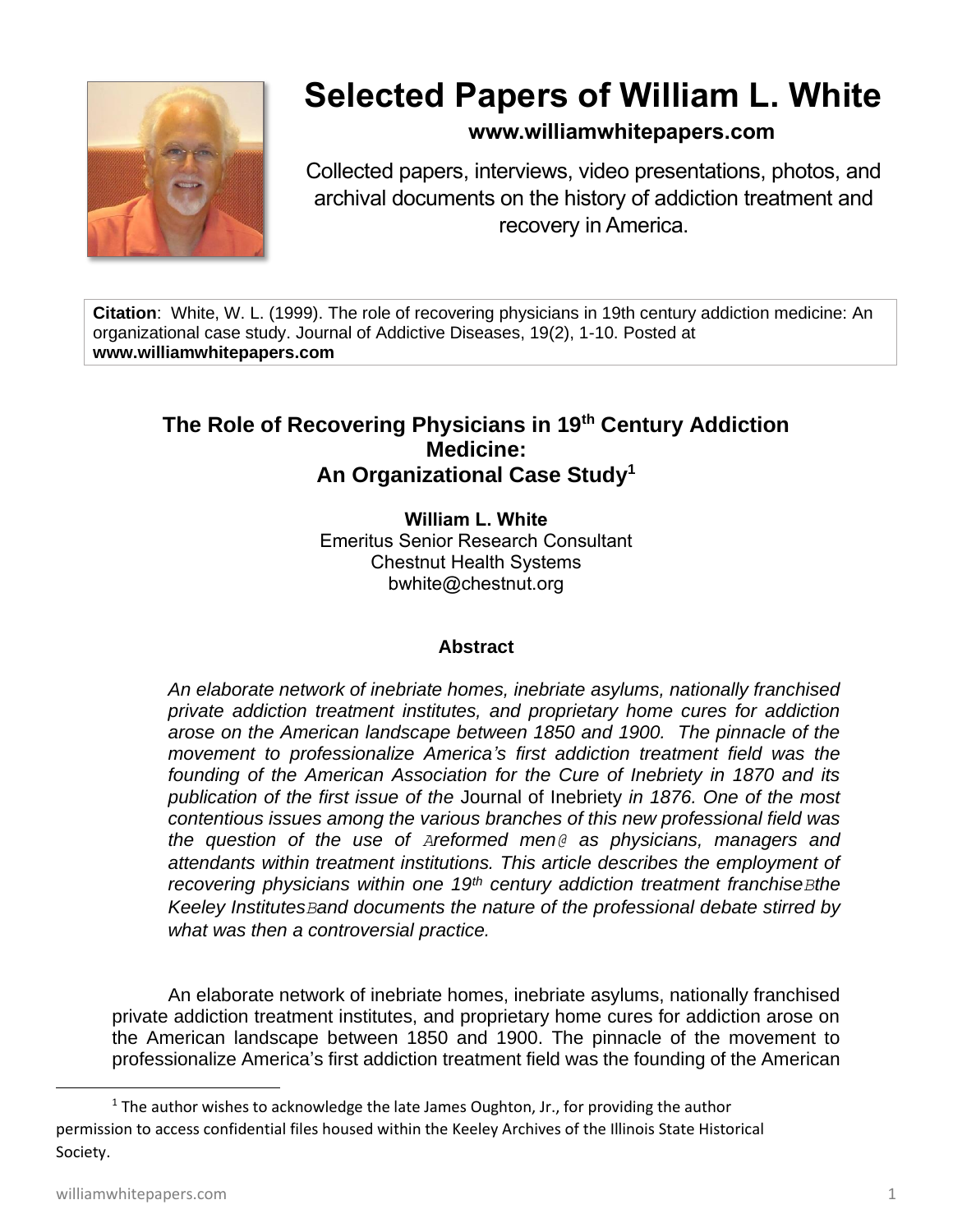Association for the Cure of Inebriety in 1870 and its publication of the first issue of the *Journal of Inebriety* in 1876. One of the most contentious issues among the various branches of this new professional field was the question of the use of Areformed men@ as physicians, managers and attendants within treatment institutions. This article describes the employment of recovering physicians within one 19<sup>th</sup> century addiction treatment franchiseBthe Keeley InstitutesBand documents the nature of the professional debate stirred by what was then a controversial practice.

#### **Recovering Addicts Working in 19th Century Addiction Treatment**

The concept of the Awounded healer@Bthe idea that people who have experienced and overcome adversity might play a role in helping others similarly afflicted Bcan be traced to early religious and moral reformation movements. "Reformed sinners" throughout history have used their own transformed lives as a springboard for evangelism and activism within personal and social reformation movements. This tradition set the stage for the important role "reformed inebriates" came to play in the 19<sup>th</sup> century temperance movement.

The first "wounded healers" in America were men like Samson Occom, Handsome Lake and The Prophet who used their own near-death experiences with alcohol as a springboard for their own personal reformation and their emergence as highly influential Native American Temperance Reformers in the late 18<sup>th</sup> and early 19<sup>th</sup> centuries. This role became fully developed following the Washingtonian Revival of the 1840s. John Gough, John Hawkins, Dr. Francis Reynolds, and Francis Murphy created professionalized roles that combined motivational speaking to large groups, personal consultations with inebriates and their families, and the organization of inebriates into local abstinence-based reform clubs.<sup>1, 2, 3</sup> The autobiographies of some 19<sup>th</sup> century temperance missionaries provide evidence that this work was not always successful in helping the reformer sustain their own sobriety.<sup>4, 5, 6</sup> Relapses of prominent reformers led to early controversies over the use of reformed men in this role and to arguments over whether such men should be referred to as "reformed" or "reforming"—a debate that has continued into the modern era in parallel arguments over the use of the terms "recovered" and "recovering."<sup>7, 8, 9, 10</sup>

While recovering alcoholics had worked as temperance missionaries and as managers and attendants within some of the early inebriate homes,<sup>11</sup> the practice of hiring recovering people to work in direct service roles with other alcoholics became particularly associated with what were called "the gold cure empires" and other private addiction cure institutes. There were many late 19<sup>th</sup> and early 20<sup>th</sup> century addiction cure franchises Bthe Gatlin Institutes, Neal Institutes, Oppenheimer Institutes, Hagey Cure, and the Bartlet Cure, to name just a few. None of these franchised cures had more institutional sites, were more geographically dispersed, were more profitable, or were more controversial than the Keeley Institutes.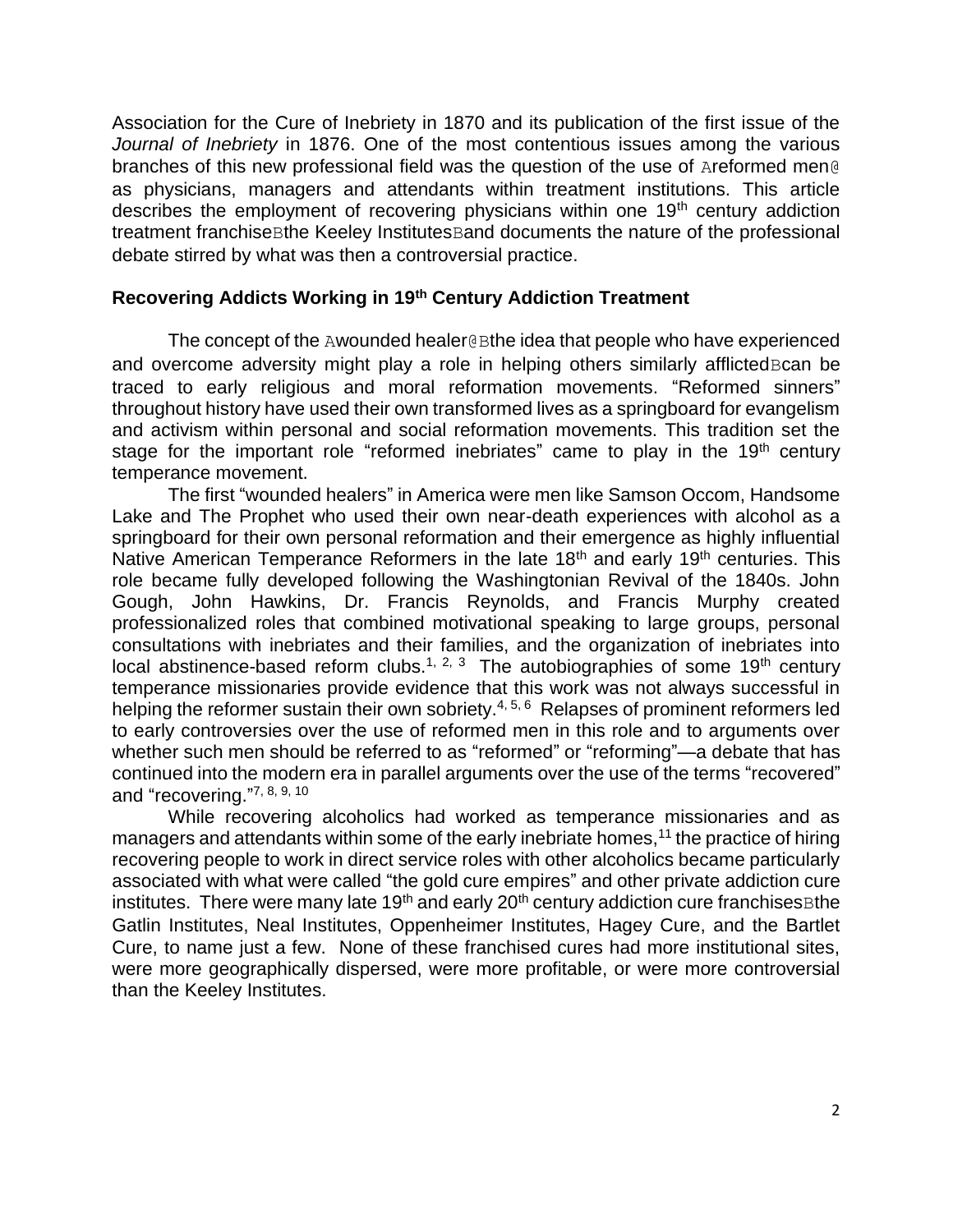#### **The Keeley Institutes**

In 1879, Dr. Leslie E. Keeley of Dwight, Illinois publicly announced, ADrunkenness is a disease and I can cure it.  $@$  By 1920, more than 500,000 people had taken the Keeley Cure in one of the 120 Keeley Institutes scattered across the United States, Canada and Europe. The Institutes spread rapidly behind a unique franchise arrangement that attracted many business entrepreneurs, an aggressive program of advertising that boasted Keeley's claim of a 95% cure rate, praiseful books written by former patients, <sup>12,</sup> <sup>13</sup> and the highly publicized outcome of Dr. Keeley's challenge to Joseph Medill, Editor of the Chicago Tribune. Keeley challenged Medill that he would sober up any of the worst drunks of Chicago that Medill would send to Dwight. (Medill accepted this challenge and later acknowledged on the pages of the Tribune that the men he had sent to Dwight left Chicago as "sots" and had returned to Chicago as "gentlemen.") 14

After a period of explosive growth in the 1890s, the Keeley Institutes went into a period of decline. Dr. Leslie Keeley and his treatment methods were bitterly attacked in both the professional and lay presses, and the Keeley empire eventually fell to many of the same forces that led to the virtual collapse of the entire network of  $19<sup>th</sup>$  century addiction treatment programs. Only a few of the Keeley Institutes survived into the postprohibition and modern periods of alcoholism treatment. The final blow to the surviving Keeley Institutes was the rise of state and federally funded community-based alcoholism treatment programs in the 1960s. The last Keeley Institute, the home Institute in Dwight, Illinois, closed its doors June 5, 1966, marking the end of 87 years of treating those addicted to alcohol and other drugs.

The original Keeley treatment consisted of both institutional and clinic treatment as well as bottled home remedies that could be ordered by mail by those who couldn't afford treatment at one of the Keeley facilities. The Keeley Institutes offered a four to six week treatment consisting of a banishment of tobacco, rest, exercise, good food, and warm fellowship via participation in Keeley League meetings—the Keeley patient mutual aid society.<sup>15</sup> While these aspects of treatment did not differ significantly from care in many of the inebriate homes or inebriate asylums, what made the Keeley Cure unique was the administration of a medicinal specific, the Double Chloride of Gold Remedy, that Dr. Keeley argued could unpoison the cells and cure those addicted to alcohol and other drugs of their morbid cravings. Each Keeley patient received four hypodermic injections a day plus oral tonics every two hours. While the contents of these injections and oral medications were closely guarded secrets and changed over time, Keeley's medicinal specific in the 1890s is thought to have contained individualized mixtures of strychnine, atropine, apomorphine, cinchona, aloin, and ammonium chloride. Keeley graduates were expected to publicly declare their newfound sobriety, continue participation in the Keeley Leagues, and boldly wear their Keeley League pin on their person as a daily affirmation of their cured status.<sup>16</sup>

#### **The Keeley Physicians**

To administer Keeley's elaborate medical protocol required physicians who were responsible for conducting physical examinations, supervising detoxification, treating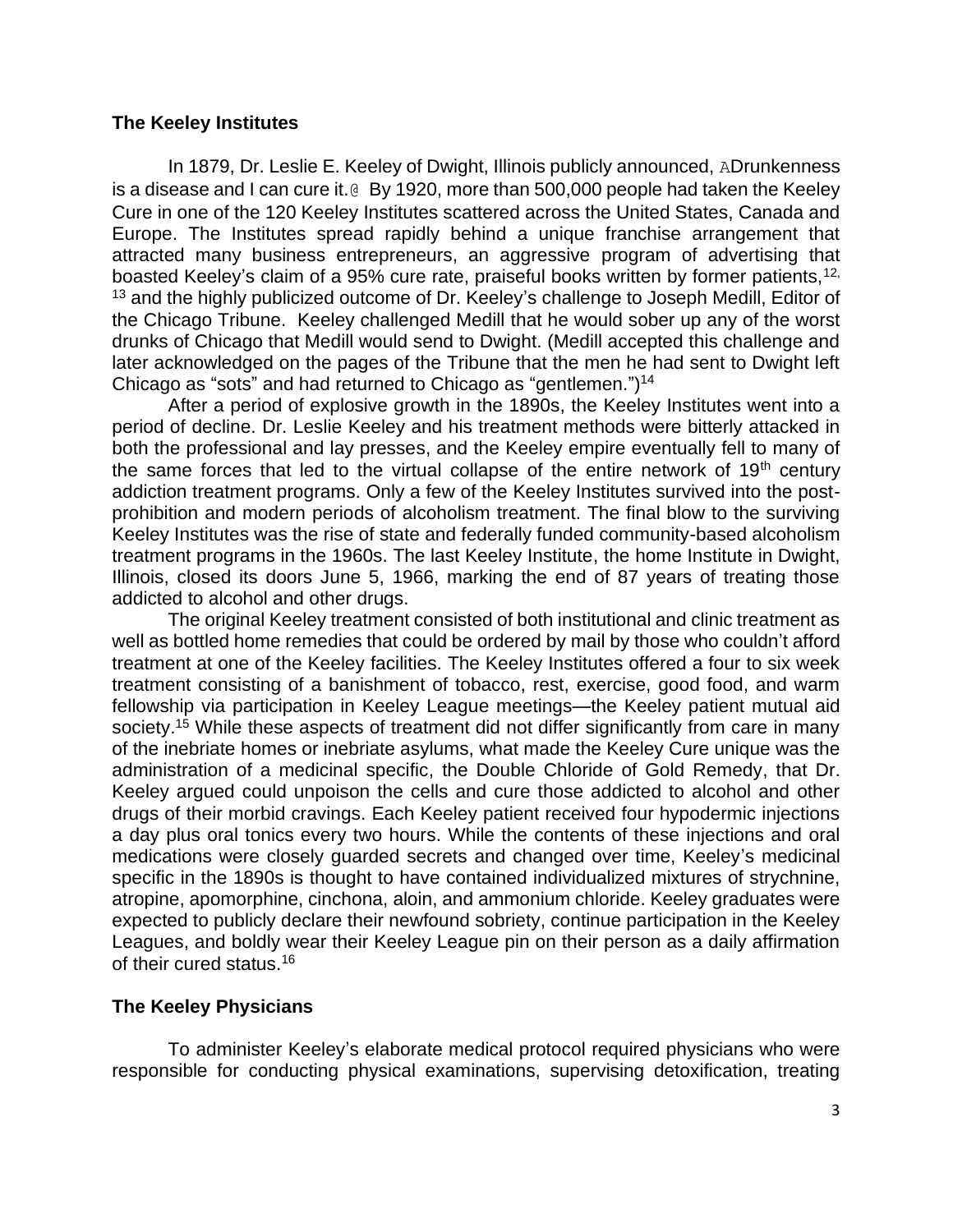acute medical problems, administering the four shots per day to each Keeley patient, conducting patient education in the form of lectures, and maintaining written correspondence with would-be patients and family members. There is much that was controversial and noteworthy within the Keeley treatment method and the ways the Keeley Cure was promoted, but buried within this broader controversy was the fact that the Keeley Institutes hired more recovering physicians in professional treatment roles than any addiction treatment institution before or since.

There are two sources of information on the employment of recovering physicians within the Keeley Institutes. The first is Alfred Calhoun's 1892 book on the Keeley Cure which notes that there were than 100 former patient/physicians that were working as physicians within the chain of Keeley Institutes. The second, and more definitive source, is the *Leslie E. Keeley Company Physician's Record,* residing today in the Keeley Archives at the Illinois State Historical Society.

The *Physician's Record* provides a brief biographical account of each of the 418 physicians hired at the Keeley Institutes between 1891 and 1950, including notations of where and when they had completed their education, internships, and prior employments. There was also within each physician's resume a heading marked "Addiction." Following this heading were notes indicating whether each physician had a prior history of addiction and, if so, the nature of that addiction. The type of addiction was indicated by one or more letters: D for drunkenness, M for morphine, O for opium, and C for cocaine. Of the 418 physicians with resumes in the record, 131 were reported to have had a history of addiction, 226 were noted to have had no history of addiction, and the Addiction category was left blank for 61 of the physicians. For the 131 physicians with a noted history of addiction, there were additional notes indicating when and where the physician had been treated. All 131 of the recovering physicians hired by Dr. Keeley had been treated in one of the Keeley InstitutesBsome more than once.

 The resume of each physician within the *Physician's Record* also indicated when each physician had come to Dwight, Illinois for his initial orientation and training by Dr. Keeley and his staff and when he had assumed his position within one of the Keeley Institutes. By comparing the treatment dates and these training and placement dates, an estimate of the maximum length of sobriety for each physician can be determined. Nearly all of the patient/physicians hired to work in the Keeley Institutes assumed these roles within one year of their own treatment and many did so within a few weeks or months. An extensive review of Dr. Leslie E. Keeley's correspondence did not provide an answer to the question of whether he and his staff directly recruited physicians and business entrepreneurs while they were in treatment, but the close proximity between the patient/physicians' treatment at a Keeley Institute and their recruitment to work as physicians within the growing chain of Keeley Institutes suggests the presence of some direct recruitment method.<sup>17</sup>

#### **The Controversy**

There were many sources of strain between the inebriate asylum institutions and such proprietary addiction cure purveyors as the Keeley Institutes. While both tended to conceptualize inebriety as a disease and call for its medical treatment, the treatment philosophies were quite different. The inebriate homes were allopathic in their medical orientation, while the addiction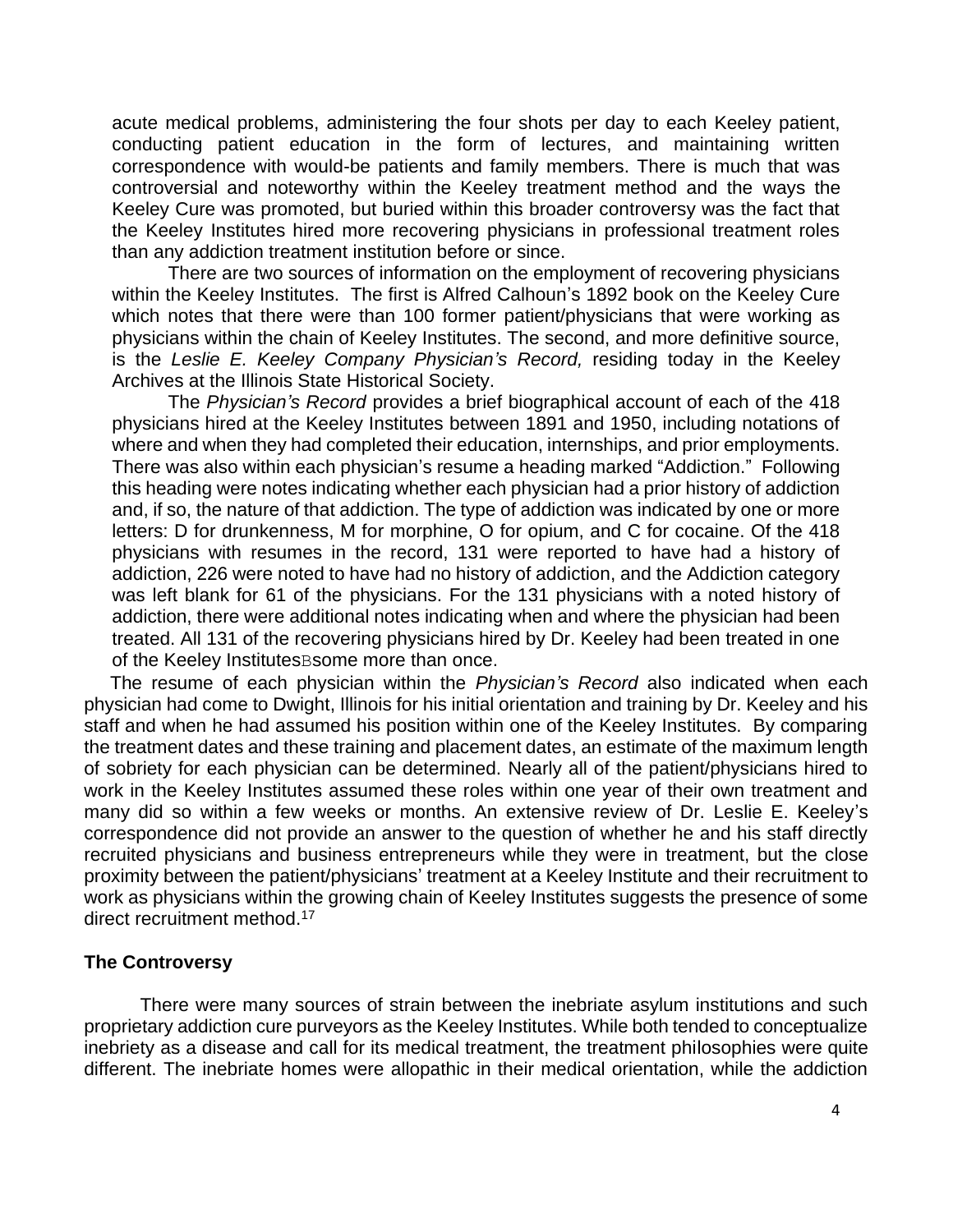cure institutes tended to be homeopathic, with many of the latter offering medicinal specifics that they claimed could cure addiction. The inebriate asylums called for involuntary and extended (1- 4 year) institutional care; the addiction cure institutes offered brief (3-4 week), voluntary inpatient or clinic care in which each patient would visit the institute several times a day for the administration of medicines while living freely in local hotels or boarding houses. The inebriate homes and asylums viewed themselves as primarily public institutions and sought public (liquor tax revenue) funding to supplement their patient fees; the cure institutes were profit making ventures supported by investors who expected to make a profit from the fees patients paid for their cure.

The inebriate asylums and the cure institutes were competitors both in terms of their financial existence and in terms of their medical credibility. There were many broadside attacks on the cure institutes, but the Keeley Institutes, because of their national spread and their financial success were the subject of particularly bitter attacks.<sup>18, 19, 20, 21, 22</sup> It was within this broader context that the debate arose over who was qualified to treat the inebriate.

The intensity of this debate is revealed in an 1897 Editorial in the *Journal of Inebriety* by Dr. T.D. Crothers, the Superintendent of Walnut Lodge Hospital and long-time Editor of the *Journal*. Crothers' editorial was unequivocal about the inadvisability of hiring recovering people within addiction treatment institutions.

*It is confidently asserted that a personal experience as an inebriate gives a special knowledge and fitness for the study and treatment of this malady. While a large number of inebriates who have been restored engage in the work of curing others suffering from the same trouble, no one ever succeeds for any length of time or attains any eminence.*<sup>23</sup>

Crothers' article provided two reasons why Areformed men@ should not assume professional roles in the treatment of inebriety. First, he contended that reformed inebriates failed the competency test.

*Physicians and others who, after being cured, enter upon the work of curing others in asylums and homes, are found to be incompetent by reason of organic deficits of the higher mentality.*<sup>24</sup>

Second, he argued that work in the treatment business was a threat to the continued sobriety of the reformed inebriate.

*The strain of treating persons afflicted with the same malady from which they formerly suffered is invariably followed by relapse....Usually they will break down and return to spirits or drugs after a time....In the history of the asylums in this country, no reformed man has ever continued long in the work, or succeeded as a manager and physician in the medical and personal cure of inebriates.*<sup>25</sup>

There were two major sources for Crothers' criticisms. The first was a desire by Crothers and others within the medically-oriented inebriate asylums to fully professionalize the practice of addiction treatment and achieve the recognition of addiction medicine as a legitimate medical specialty. It is quite clear that they saw the use of personnel with a history of personal impairment as a threat to this professionalization movement. Similar strains were evident when the modern addiction treatment field evolved from an essentially Aparaprofessional@ workforce to one that moved toward professionalization.26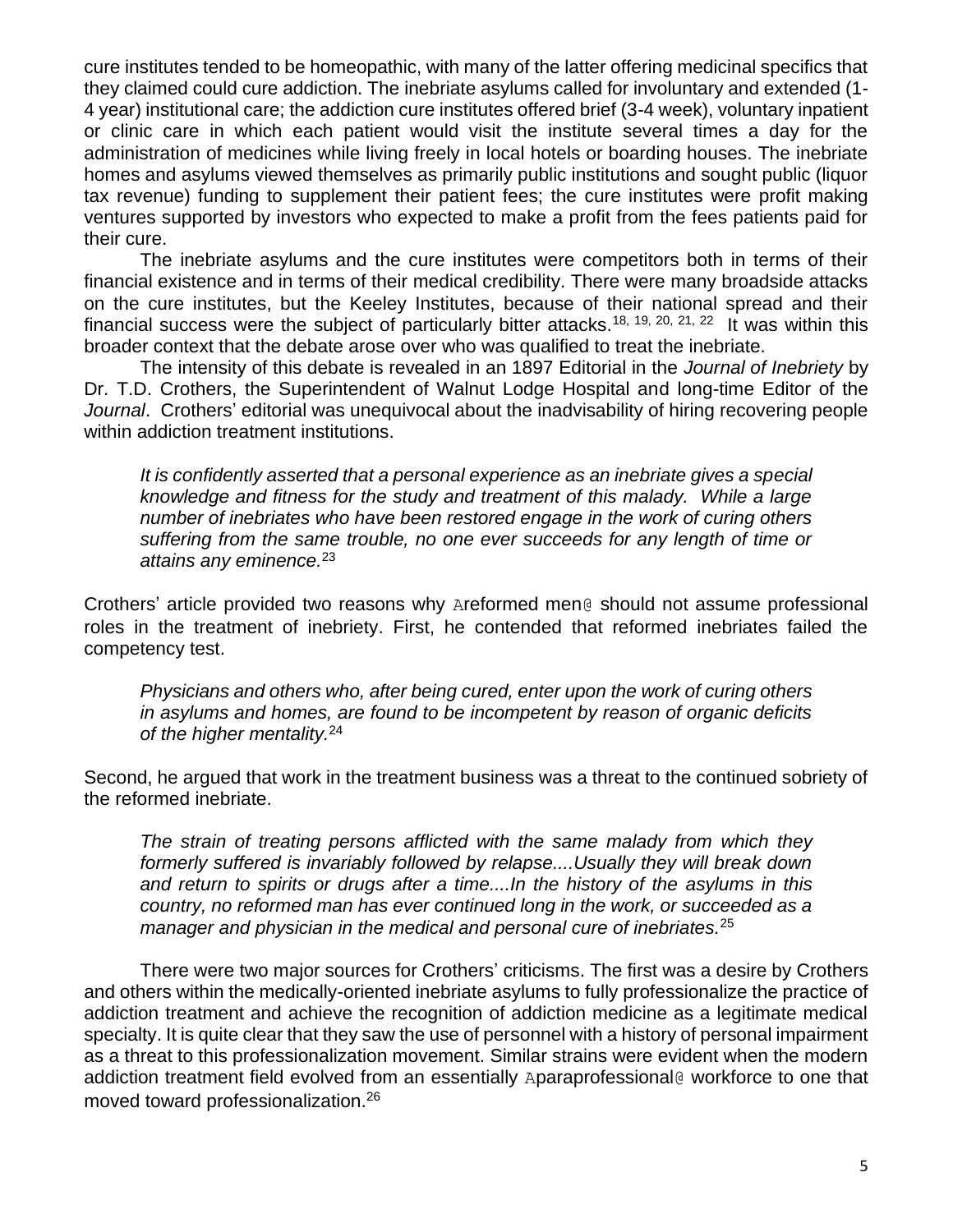The second source of Crothers' concerns Bthat physicians whose addiction had left them with sustained impairments in professional functioning or left them vulnerable for continued relapseBseems to have had some validity. The literature of this periodBeven the Leslie E. Keeley *Company Physician's Record* itself offers evidence of this potential. Buried within the resumes of patient-physicians hired by the Keeley Company are such notes as, "gave up because of impaired memory," "suicided," "drinking heavily," and "relapsed, was rejected for treatment here, dead." Cheryl Krasnick Warsh found similar problems of physician relapse in her study of the Keeley Institute in New Brunswick, Canada. She noted one such physician who was declared insane in 1895 from "despondency and excessive use of cocaine."<sup>27</sup> Nearly a century later, similar concerns were expressed about the relapse of recovering people working in a reconstituted field of addiction treatment.28, 29, 30, 31, 32

It is somewhat surprising that Dr. Leslie Keeley, a prolific writer, did not formally respond to this issue in his many professional articles and books. Keeley, in addition to failing to defend this practice of hiring recovering physicians, actually seems to have changed this practice in response to professional criticism, an increasing supply of physician applicants, and a dramatic slowing of the demand for, and growth of, addiction treatment. The majority of recovering physicians were hired between 1891 and 1894 when the Keeley Institutes were experiencing explosive growth. Of the 131 recovering physicians hired to work within the Keeley Institutes, only 12 were hired after the year 1900, and only one between 1910 and 1950. The use of recovering physicians faded alongside the broader demise of addiction treatment in America between 1900 and 1920. It would take more than fifty years to rebirth a national system of addiction treatment in which physicians would again return in large numbers to care for alcoholics and addicts in specialized treatment settings.

## **Postscript**

The use of recovering people to work with alcoholics rose again in the early 20<sup>th</sup> century under the influence of the lay therapists of the Emmanuel Movement, but there were few recovering physicians caring for alcoholics and addicts during this period.<sup>33</sup> When a fully developed and professionalized field of addiction medicine was reborn in the second half of the 20<sup>th</sup> century, recovered physicians again entered the field in significant numbersBmore than 200 by 1982.<sup>34</sup> While issues of technical competence and relapse continue to be of concern in isolated cases, recovered physicians in the modern era operate under quite different circumstances than their 19<sup>th</sup> century counterparts. Most enter the field having had their own addictions interrupted at a much earlier stage of physical and emotional deterioration. They begin work in addiction medicine with substantially longer periods of treatment and sobriety behind them. They have the benefit of both greater levels of professional training in addiction medicine prior to working in the field and superior models of clinical supervision. Today's recovered physicians are more likely to have their sobriety and their professional practice monitored by the larger medical community. They also have greater access to addiction recovery mutual aid societies, including groups specifically for recovered physicians.

A debate raged in the  $19<sup>th</sup>$  century between those who believed that recovering addicts brought special knowledge and sensitivities that could enhance their work in addiction treatment, and those who believed that the recovering addict brought vulnerabilities that outweighed any such assets. On a clear day, the century long echo of this debate can still be heard.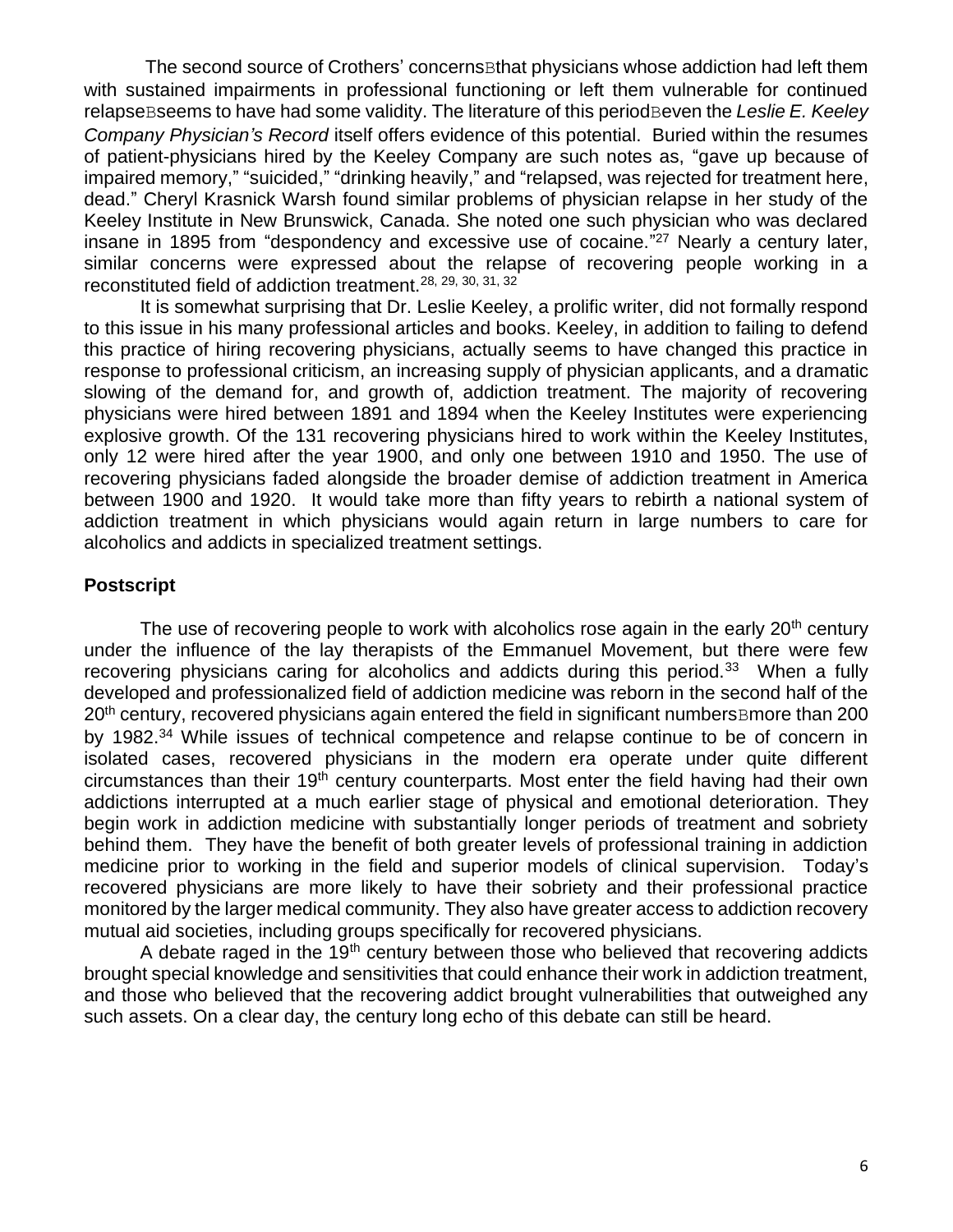## **References**

1. Gough J. *Autobiography and personal recollections of John B. Gough*. Springfield, MA: Bill, Nichols & Company, 1870.

2. Hawkins W. *Life of John H. Hawkins*. Boston: John P. Jewett and Company, 1859.

3. Ferris G. *The life and work of Francis Murphy and Dr. Henry A. Reynolds*. New York: Henry S. Goodspeed & Company, 1878.

4. Benson L. Fifteen *years in hell: an autobiography*. Indianapolis: Douglas & Carlon, 1879.

5. Berry J. *UNIAC: his life, struggle, and fall*. Boston, MA: Alfred Mudge & Son, 1871.

6. Doutney T. *Thomas Doutney: His life struggle and triumph*. Battle Creek, MI: The Gage Printing Company, Ltd, 1903.

7. Harrison D. *A voice from the Washingtonian Home*. Boston: Redding & Company, 1860.

8. Royce J. Recovered vs. recovering: what=s the difference? *U.S. J Drug Alcohol Dep*. 1968, 10(3):7.

9. Blume S. Role of the Recovered alcoholic in the treatment of alcoholism. In: Kissin B and Beglieter H. eds. *The biology of alcoholism, Vol. 5, Treatment and rehabilitation of the chronic alcoholic*. New York: Plenum Press, 1977:545-565.

10. White W. The lessons of language: historical perspectives on the rhetoric of addiction. Presented at historical perspectives on alcohol and drug use in American society, 1800-1997. The College of Physicians of Philadelphia, May 9-11, 1997.

11. MacKenzie, D. *The Appleton Temporary Home: A record of work*. Boston: T.R. Marvin & Sons, 1875:17.

12. Calhoun A. *Is it "a modern miracle?"* New York: People's Publishing Co, 1892.

13. Clark C. *The perfect Keeley cure; incidents at Dwight and "through the valley of the shadow" into the perfect light*. Milwaukee: Clark, 1893.

14. White W. *Slaying the dragon: the history of addiction treatment and recovery in America.* Bloomington, IL: Chestnut Health Systems, 1998.

15. Barclay G. The keeley league. *J Ill St His Soc*. 1964; 57:341-365.

16. White W. *Slaying the dragon: the history of addiction treatment and recovery in America*. Bloomington, IL: Chestnut Health Systems, 1998.

17. *Leslie E. Keeley Company physician=s record (1891-1950)*. Springfield, IL: Keeley Archives, Illinois State Historical Society.

18. Kerr N. Secret specifics for inebriety. *Q J Inebriety*. 1892; 14:350-351.

19. Bannister H. The bichloride of gold cure for inebriety. *Am J Insanity*. 1892; 48:470- 475.

20. Chapman C. The bichloride of gold treatment for dipsomania. *Chicago Med Recorder*. 1893; 4:104-111.

21. Evans B. Keeleyism and Keeley methods, with some statistics. *Med News*. 1893; 62:477-484.

22. Crothers TD. Gold cures in inebriety. *JAMA*. 1898; 3:756.

23. Crothers TD. Reformed men as asylum managers. *Q J Inebriety*. 1897; 19:79.

24. Crothers TD. Reformed men as asylum managers. *Q J Inebriety*. 1897; 19:79.

25. Crothers TD. Reformed men as asylum managers. *Q J Inebriety*. 1897; 19:80-81.

26. Krystal H, Moore R. Who is qualified to treat the alcoholic? *Q J Stud Alcohol*. 1963; 27:449-59.

27. Warsh C. Adventures in maritime quackery: the Leslie E. Keeley gold cure institute of Fredericton, N.B. *Accedences* 1988; 17(2):109-130. (Spring).